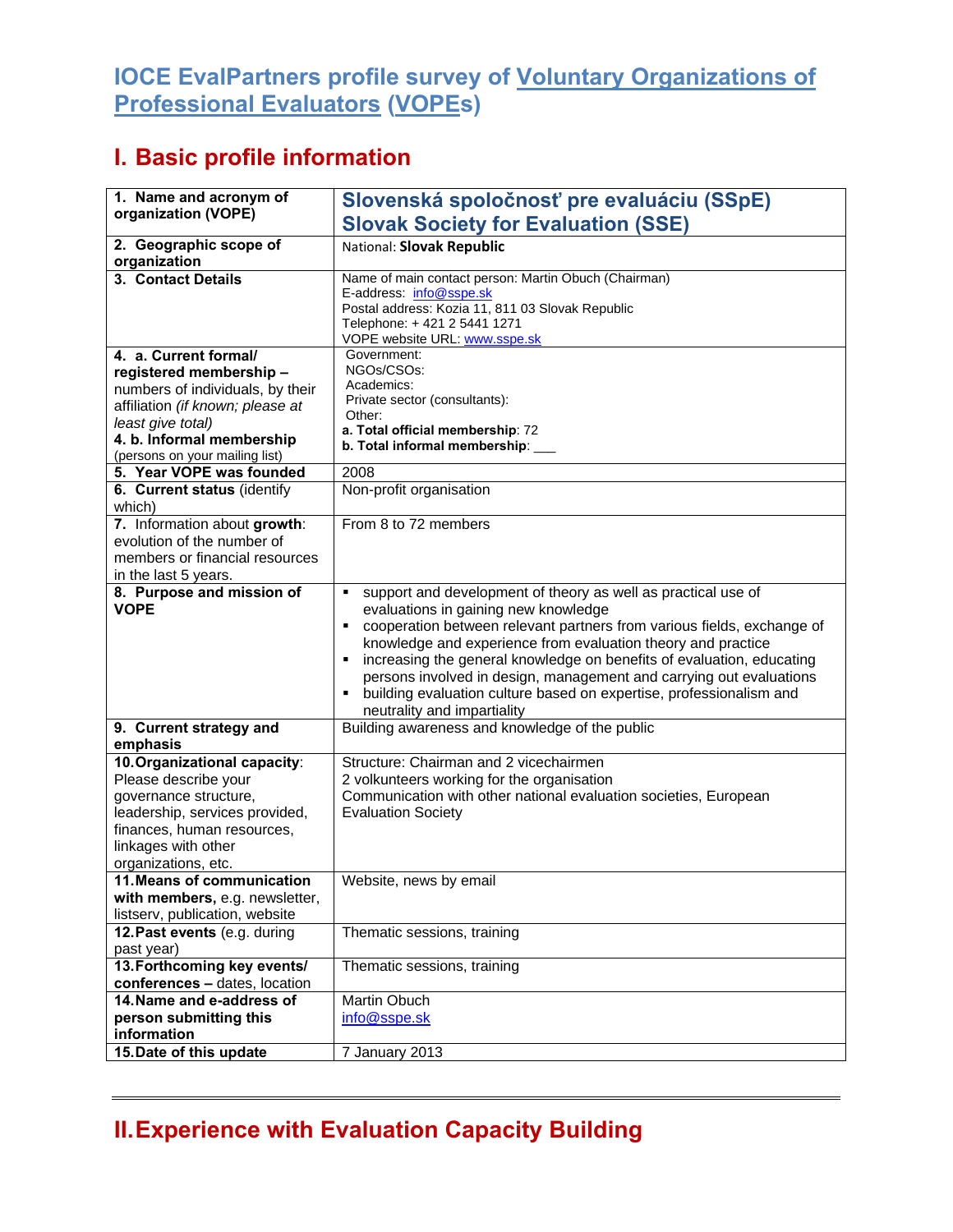| 1. Background: Please provide              |  |
|--------------------------------------------|--|
| a brief history of the formation of        |  |
| this organization (VOPE).                  |  |
| 1.1 Who were/are the key                   |  |
| players?                                   |  |
|                                            |  |
| 1.2 How many members do you                |  |
| have on your governing board/              |  |
| committee?                                 |  |
| 1.3 What are the main existing             |  |
| strengths that your VOPE is                |  |
| trying to capitalize on?                   |  |
| 1.4 What are the main                      |  |
| challenges that your VOPE is               |  |
| trying to address?                         |  |
| 2. Organizational motivation:              |  |
| What were/are the driving forces           |  |
| of the VOPE and its historical             |  |
| development?                               |  |
| 3. Evaluation Capacity                     |  |
| Building <sup>1</sup> : What has your VOPE |  |
| done to promote evaluation                 |  |
| (M&E) capacity?                            |  |
| 4. Context / target entities:              |  |
| More specifically, who are the             |  |
| persons or institutions your               |  |
| organization seeks to influence            |  |
|                                            |  |
| (to strengthen evaluation                  |  |
| capacity)? For example:                    |  |
| 4.1 Technical capacities to                |  |
| supply quality evaluations,                |  |
| partnering with experts, local             |  |
| universities or others to                  |  |
| provide training for                       |  |
| members, etc.;                             |  |
| 4.2 Strengthening VOPE                     |  |
| organizational capacity itself;            |  |
| 4.3 Enhancing the enabling                 |  |
| environment for evaluation,                |  |
| including strengthening the                |  |
| demand for and use of                      |  |
| evaluations by policy                      |  |
| makers;                                    |  |
| 4.4 Influencing governmental               |  |
| policies related to evaluation,            |  |
| evaluation designs and                     |  |
| implementation of M&E                      |  |
| systems, etc.                              |  |
| 5. Public accountability: Is your          |  |
| VOPE helping to strengthen                 |  |
| oversight and transparency of              |  |
| government programs? If so, in             |  |
| what ways? Can you share any               |  |
| success stories of evaluators or           |  |
| others promoting public                    |  |
| accountability?                            |  |
| 6. More specifically, what are             |  |
| some of the key themes for                 |  |
| which you advocate? For                    |  |
| example, are you promoting                 |  |
| issues related to cultural                 |  |
| sensitivity, equity, social justice,       |  |

<sup>1</sup> By evaluation capacity we refer to the capacity of individuals to produce credible and useful evaluations (supply side), but also to institutional capacities to call for (demand side) and utilize evaluations.

 $\overline{a}$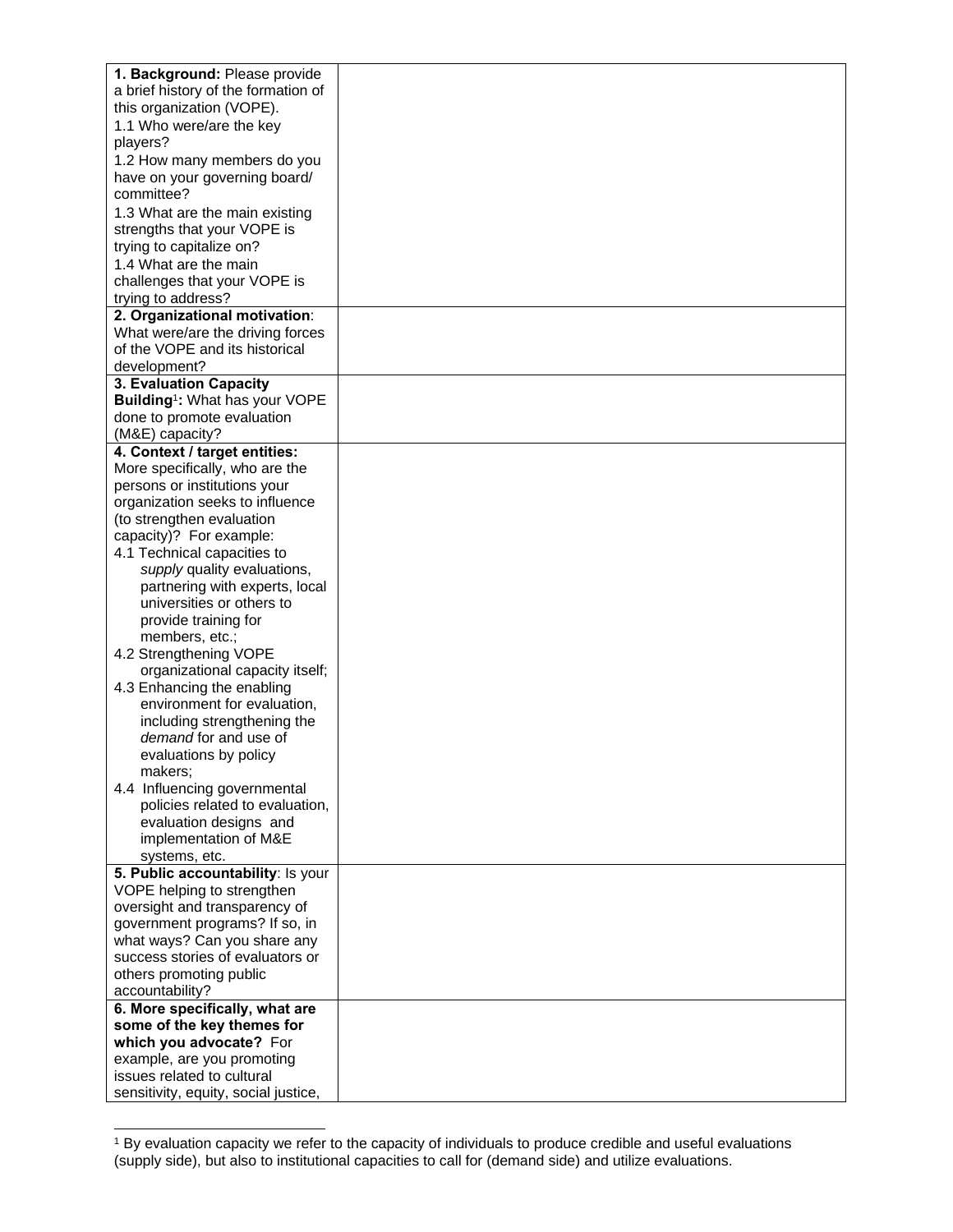| empowerment, transformation,                                 |  |
|--------------------------------------------------------------|--|
| gender, environment, poverty? If                             |  |
| so, please describe or attach                                |  |
| relevant documents.                                          |  |
| 7. Methods: Experiences in                                   |  |
| strengthening skills of individual                           |  |
| members, by (for example):                                   |  |
|                                                              |  |
| organizing workshops led by                                  |  |
| local experts;                                               |  |
| organizing webinars with                                     |  |
| international speakers;                                      |  |
| designing and delivering e-                                  |  |
| learning programmes;                                         |  |
| administering mentoring                                      |  |
| programmes; etc.                                             |  |
| 8. Standards: Has your VOPE                                  |  |
| developed professional                                       |  |
| standards/ethical codes/                                     |  |
| competencies (or adheres to                                  |  |
| those developed by others)? If                               |  |
| so, please provide                                           |  |
| documentation.                                               |  |
| 9. Job opportunities: Do you                                 |  |
| share employment/ consultancy                                |  |
| opportunities with evaluators on                             |  |
| your database?                                               |  |
| 10. Progress and results: What                               |  |
| progress has been achieved so                                |  |
| far in any of the above or other                             |  |
| domains? What are expected                                   |  |
| and unexpected results                                       |  |
| achieved?                                                    |  |
| 11. Lessons learned:                                         |  |
| Recommendations/ tips to others                              |  |
| for good practices on how to                                 |  |
| organize and sustain VOPEs like                              |  |
| yours.                                                       |  |
| 12. Next steps: What does your                               |  |
| organization plan to do next?                                |  |
| 13. Willing to share with other                              |  |
| VOPEs? For example, would                                    |  |
| you be interested in forming                                 |  |
| peer-to-peer partnerships with                               |  |
| one or more other VOPEs to                                   |  |
| share lessons learned, advise                                |  |
| each other? If so, describe what                             |  |
| you would be willing to share /                              |  |
| advice you would seek.                                       |  |
| 14. Suggestions: What ideas do                               |  |
| you have for what should be<br>included in activities of the |  |
|                                                              |  |
| <b>EvalPartners Initiative?</b><br>15. Want to be actively   |  |
| involved? Does your VOPE                                     |  |
|                                                              |  |
| want to be actively involved in                              |  |
| EvalPartners? If so, in what                                 |  |
| ways?                                                        |  |
| 16. Would you be willing to write                            |  |
| up a case study providing more                               |  |
| detailed analysis of your VOPE's                             |  |
| experiences?                                                 |  |